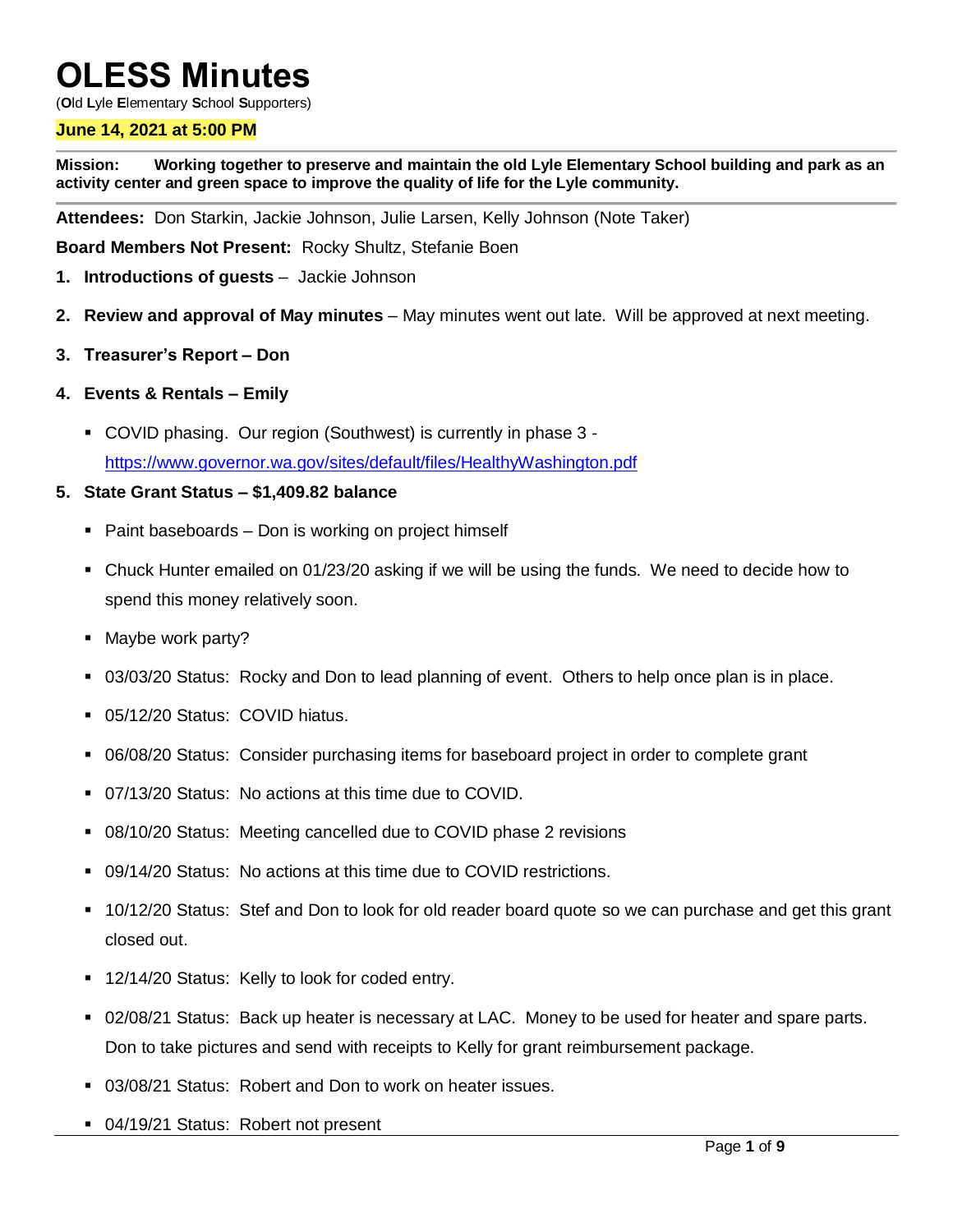- 05/10/21 Status: Money spent on heater
- 06/14/21 Status: Robert sent Kelly all pictures of heaters. Kelly to submit final reimbursement report.

# **6. Incident and Corrective Action Tracking**

- Do we want to generate a formal tracking procedure for incidents and how we correct them?
	- $\triangleright$  Kids on roof of LAC
		- Do we still want to post a sign or are the secured tables enough?  $-$  Yes, want to post signs
		- LAC Building Sign No climbing on the building. Don to order sign.
- Kelly to generate format
- **10/12/20 Status: No actions at this time**
- 12/14/20 Status: No actions at this time
- 02/08/21 Status: Julie to sign and scan reports back to Kelly. Don to confirm description of incident about kids on the roof of the LAC to Kelly for Incident Report. Add cables for tables to corrective actions for Kids on roof incident report.
- 03/08/21 Status: All to email Kelly verbiage for sign for keeping kids off the roof. Robert Need incident report for kids on the roof of the pavilion. We also need a sign for keeping motorized vehicles off the green space.
- 04/19/21 Status: LAC Building Sign No climbing on the building. Don to order sign. Kelly to complete incident report.
- 05/10/21 Status: Still in progress: implement park rules. Place small simple sign in the Pavilion.

 $\triangleright$  Kids on roof of Pavilion – No climbing on the Pavilion Sign

- o Don to order sign
- o Kelly to generate Incident report
- o 05/10/21 Status: in progress
- $\circ$  06/14/21 Status: Report is prepared. Waiting for signs to be posted to finalize.

 $\triangleright$  Keeping motorized vehicles off the green space  $-$ 

- $\circ$  Two signs one near backstop, one near the skate ramp
- o Don to order sings
- o Kelly to generate Incident report
- o 05/10/21 Status: in progress with park rules sign
- $\circ$  06/14/21 Status: Report is prepared. Waiting for signs to be posted to finalize.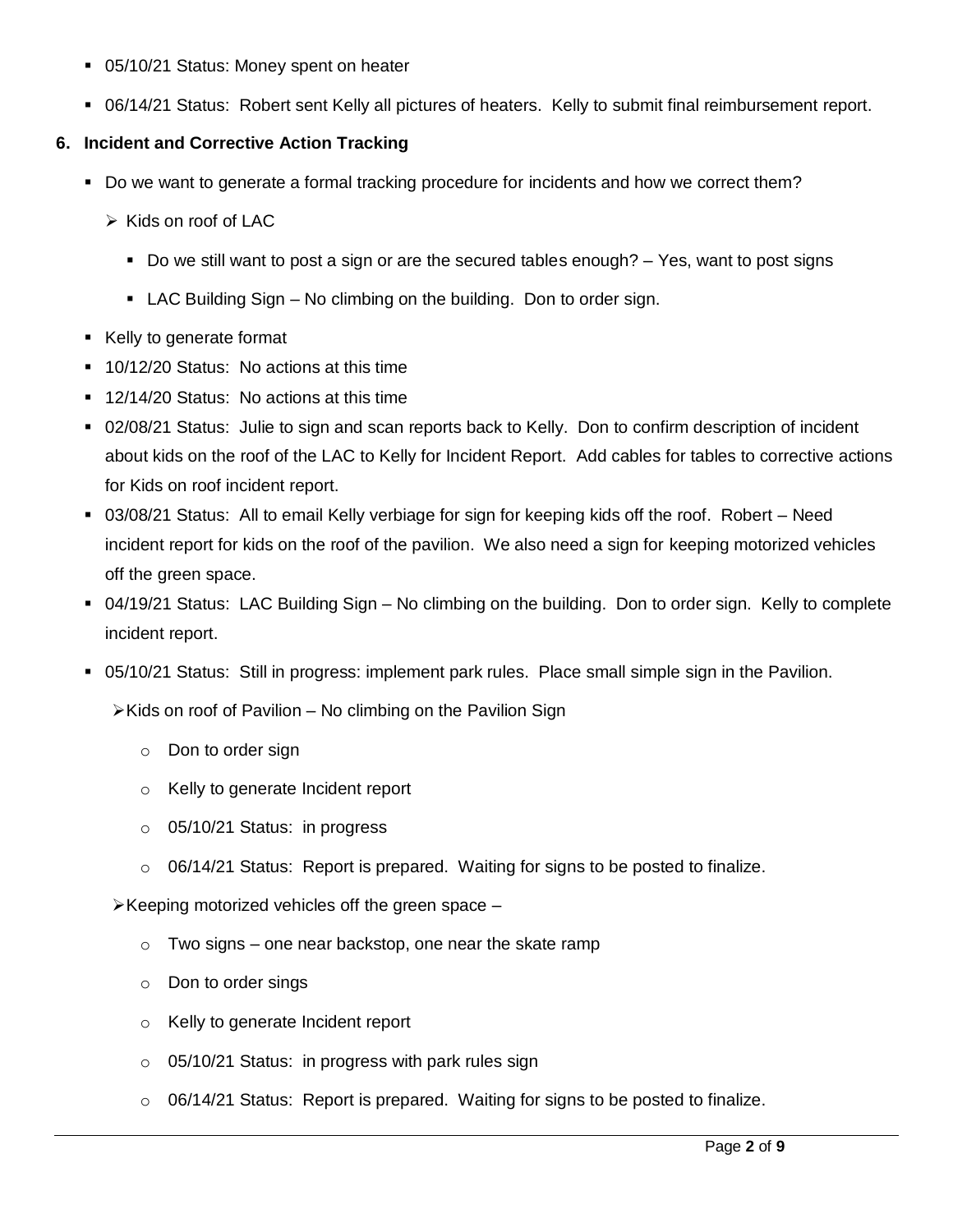- **7. Project Updates** Bylaws review in progress.
- **8. Green Space Management – Rocky** (Not Present)
- **9. CEKC Request**
	- 03/08/21 Status: Needs locked space. Use of nurses office. Maybe willing to pay meetings or locked locked space. Ask for monthly meeting fee and then they can use the nurses office. Kelly to notify Linda Williams.
	- 04/19/21 Status: CEKC would like to look at the space to confirm they need it. Linda is working with the CEKC board to schedule a time to look at it. Kelly Blanchard would like the space if CEKC decides not to use it.
	- 05/10/21 Status: Linda has not responded back yet. CEKC is being audited by the DOR so their response may be delayed.
	- **06/11/21 Status: Kelly emailed Linda**
	- **06/14/21 Status: Waiting to hear from CEKC**

# **10. How do we recruit new board members/volunteers?**

- **If's on the website**
- **EXECT** Lykens to add something to her newspaper Kelly
- Julie to email Marty Dennis to add to What's Happening in Lyle
- 05/10/21 Status: Notices have been added to Lykens articles and a notice has been posted in the Lyle post office.
- 06/14/21 Status: Vern Harpole is interested in joining OLESS again. A couple other inquiries but no one interested enough to attend the meeting.

# **11. Cleaning – Katrina is quitting. Who will replace her?**

- **Hope is out**
- 06/14/21 Status: Julie Zack is willing to clean. Don is willing to train. Kelly to reach out to Rocky since VP oversees LAC Building Maintenance Schedule.

# **12. Overview of new LAC Cleaning Work Instruction**

- Do we need to add anything?
- Do we need to remove anything?
- Group went over. Kelly will send out updated version.

# **13. Vern Harpole would like to donate a large TV to OLESS**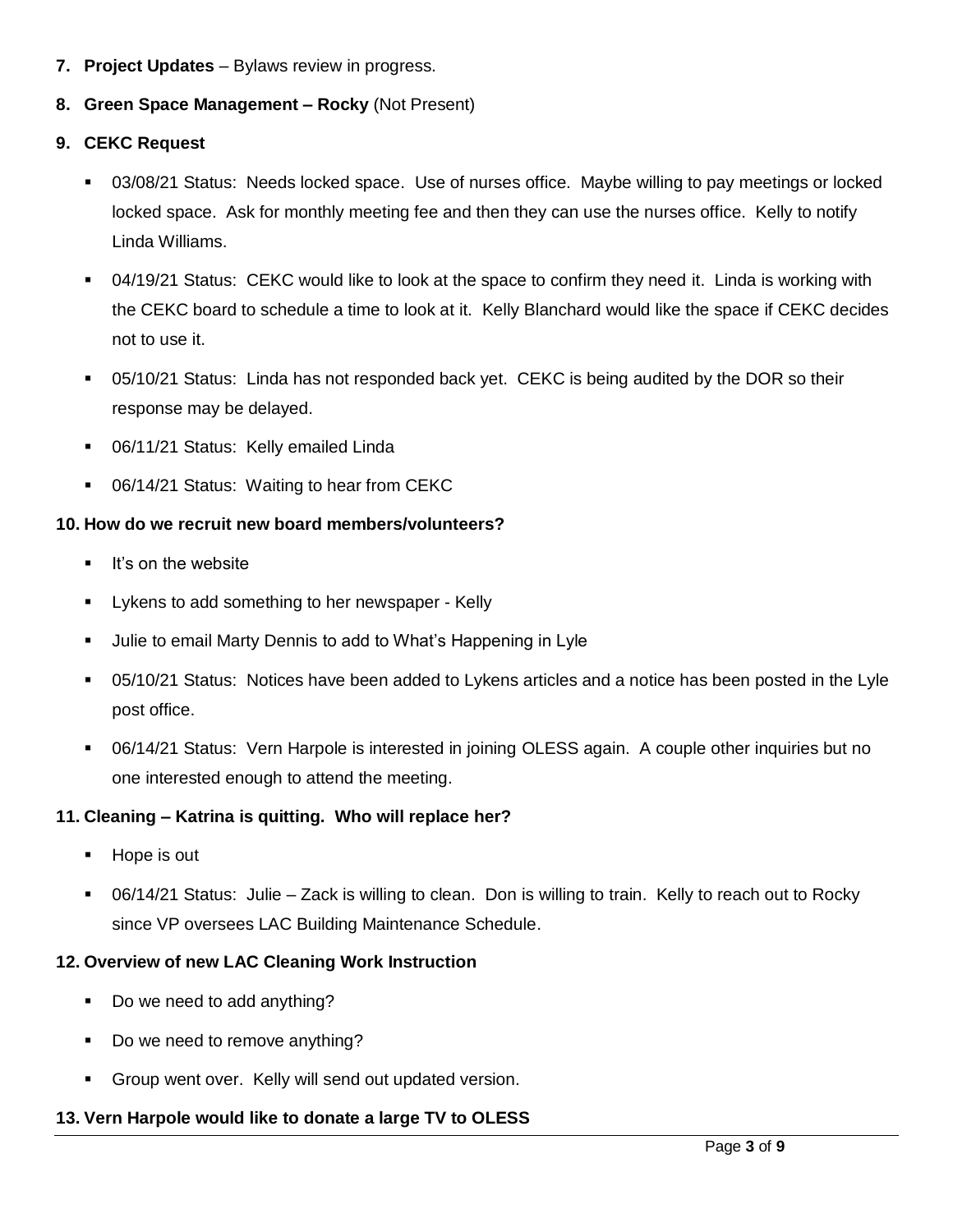- Would we like to accept?
- Where would we like it mounted?
- Where do we locate the remote etc. so it isn't lost/stolen?
- **How will it be powered?**
- Could it be mounted above cork board?
- Put it on a cart?
- Further discussion warranted, vote on this next month?
- 06/14/21 Status: Kelly will ask Vern to next meeting so details can be figured out.

## **14. Open Forum**

 Issues with building entry continue to plague OLESS. Kelly to reach out to Robert to see if we can get some sort of coded entry to finally resolve the issue. Ernie's lock and key may have some suggestions.

## **ACTION ITEMS:**

## **Don:**

- Reach out to Robert and see if he has time to was outside windows once a year each spring if possible
- Pick up trashcan for south classroom
- Order "No Climbing on Building" sign for Lyle Activity Center
- Order "No Climbing on Pavilion" Sign for Norm White Pavilion
- **Order two "No Motorized Vehicles on Green Space" signs**
- **Work on heater issues so balance of grant can be spent Complete**
- Bring ideas for process for tenant maintenance requests to next meeting Complete
- Send before and after pictures and receipts for heater to Kelly for grant reimbursement package **Complete**
- **Locate old reader board quote Complete**
- Schedule and manage baseboard painting project
- Give baseboard painting receipts, pics and copy of checks to Kelly for reimbursement Complete
- Talk to KPUD to find out what would be involved to increase community share of water for greenspace **Complete**

# **Emily:**

- Update Ruth with OLESS board responses to her questions
- **Update Google business listing**
- Update any Google and Facebook information listing Marsha Pope's contact information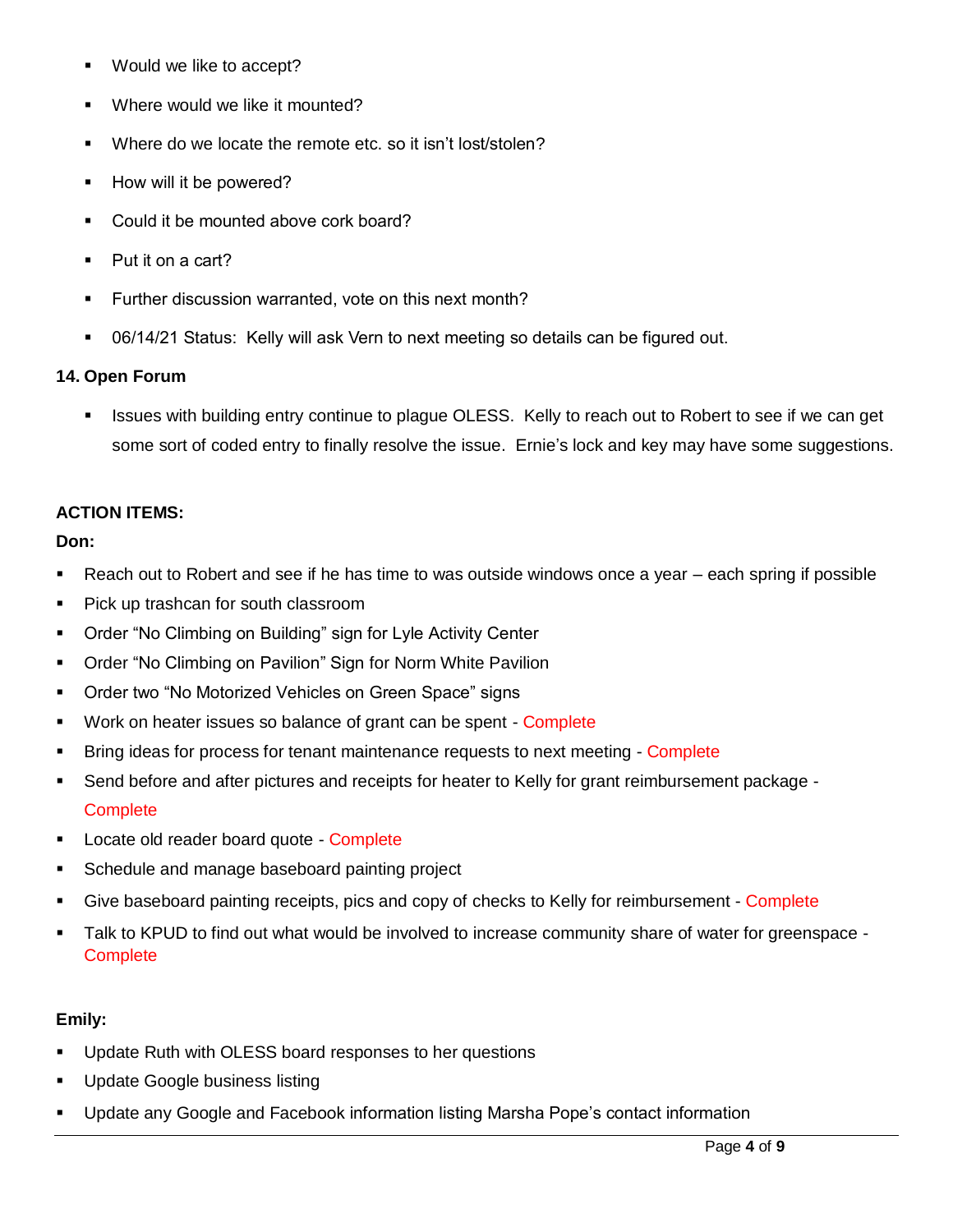- **Update MOU Word Doc for Top Gear Driving School Rental**
- **EXECT** Create flier for LAC to hand out at events
- **Email Facebook about removing old LAC page**
- **Post pictures of last year's Halloween Trunk or Treat Event on social media outlets**

## **Julie:**

- Reach out to Ann Varkados to see if she wants to talk about the LAC green space
- Check with WAGAP to see how many people are independently entering
- **Generate task list for community service requests**
- **Email Marty Dennis of What's Happening in Lyle about OLESS looking for board members**
- **Bring ideas for process for tenant maintenance requests to next meeting- Complete**
- Ask the Lyle Museum about management of items in the glass case in LAC hallway
- **Get dumpster key from Robert to give to WAGAP**
- Update board with details about LAC request as COVID testing site
- Place heater in storage closet
- Work with LSD to determine what educational RCW's are applicable to the LAC
- Check out details on listing the LAC as a WiFi hot spot on the OSPI
- Read 2016 lease agreement looking for details about educational RCW's
- As Facebook administrator, work with Emily to transfer authority to the LAC Activity Manager
- Work with LHS to see if students can earn leadership credits for helping at the LAC
- **Work with local community groups to generate community calendar**
- Follow up with Ann about receiving donation of basketball hoop
- Work with Kevin regarding community service hours for LHS students

#### **Kelly:**

- **Reach out to Robert about coded entry for the LAC**
- **Update LAC Cleaning work instruction**
- **Generate checklist for LAC Cleaning work instruction**
- **Reach out to Vern about TV donation**
- Reach out to Rocky about LAC cleaning
- Convert Cindy Bluemels email to a cleaning schedule for the LAC Complete
- Post the LAC cleaning schedule to the website
- Notify bank of Stefanie Johnson's resignation so she can be removed from the account
- **Generate Incident report for kids on roof of Norm White pavilion**
- Generate Incident report for motorized vehicles on football field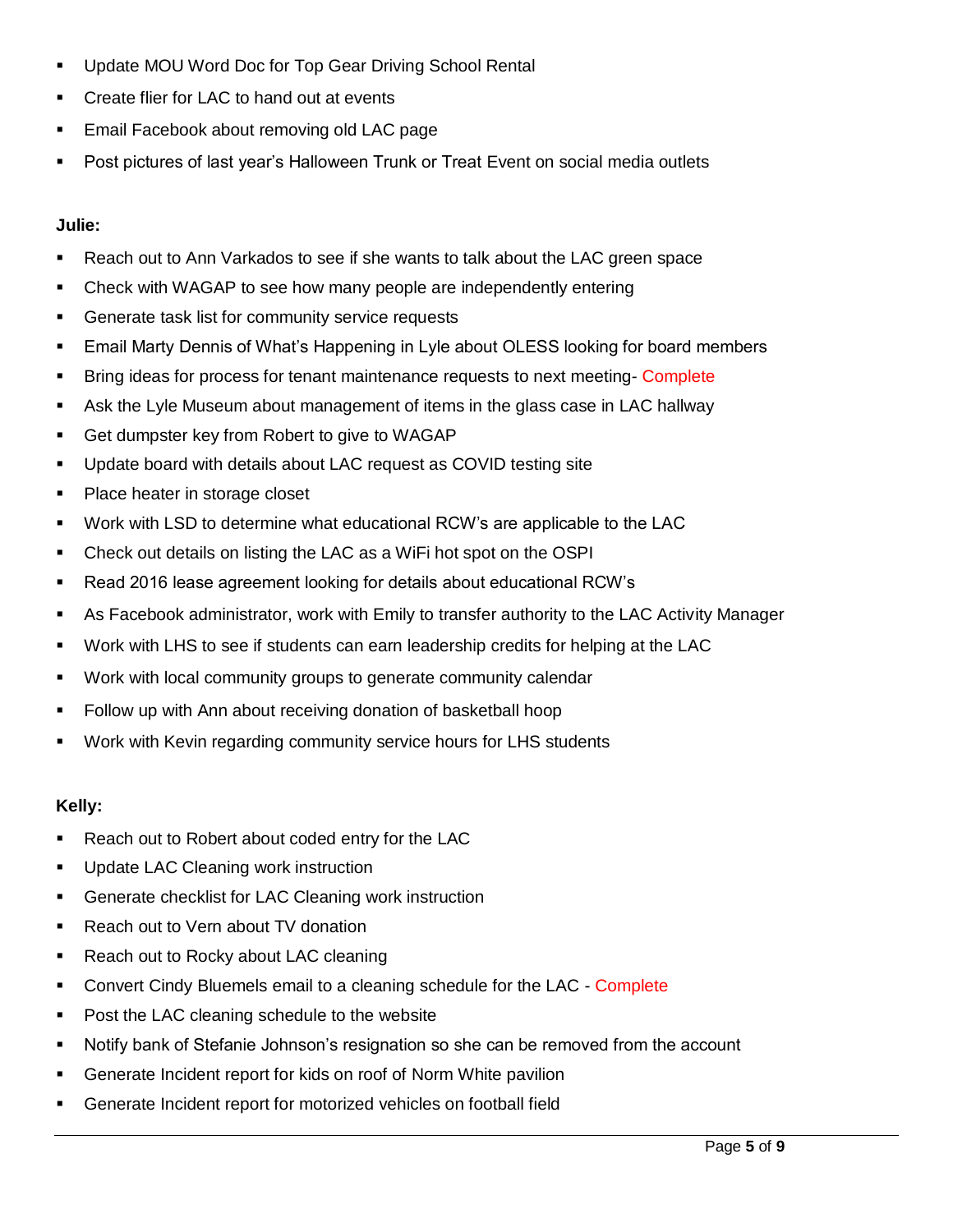- **IF** Investigate work order/maintenance request functionality in Weebly
- Investigate renter/member functionality in Weebly
- Bring ideas for process for tenant maintenance requests to next meeting Complete
- **Put together grant reimbursement package for heater and replacement parts**
- **Look into coded entry for LAC**
- Request evidence of coverage from LSD No 406
- Generate Incident and Corrective Action Report for kids on roof
- Send combined rental request form to Jonathan Blake and OLESS Board for approval
- Get proof of coverage from Jonathan for Treasurer to present to LSD No. 406
- **Look into window rebates from PUD**
- **Add Gorgeswap to LAC website**
- Fix stairs at entryway on west side of building When weather allows, Interface with Klickitat County about entry way/ADA accessibility on North/West portion of building – Kevin Oldfield to help
- Write grant request for 2022 Consider daycare requirements, chimney fix, drainage issues

#### **Robert:**

- Reach out to Kate Willsen about dumpster paving project
- **Work on heater issues so balance of grant can be spent Complete**
- **Email Kelly about how many keys are in the inside lockbox and how the process works Complete**
- Post "Masks Required" signs at LAC Complete
- Look over LAC building maintenance and email Kelly with additions
- Purchase copy of dumpster key for WAGAP and give to Julie Larson
- Give receipt for dumpster key and painting supplies to Steffanie for reimbursement
- **•** Determine appropriate watering for green space
- **Install rack in Supply Room**
- **Investigate entry way heater issue**
- **Investigate rugs for hallway**
- **Construct a cage around the HVAC unit**
- **Investigate wireless thermostats for heaters for two rooms**
- **Investigate contacts to potentially restore chimney**
- **Parage 2** Replace boards near skate park as soon as the weather allows  $-8$  total
- **Investigate roof leak in boiler room Flashing has been replaced.**
- Replace timer for outside faucet
- Change four fixtures in cat rescue room
- **Replace hose with PVC pipe**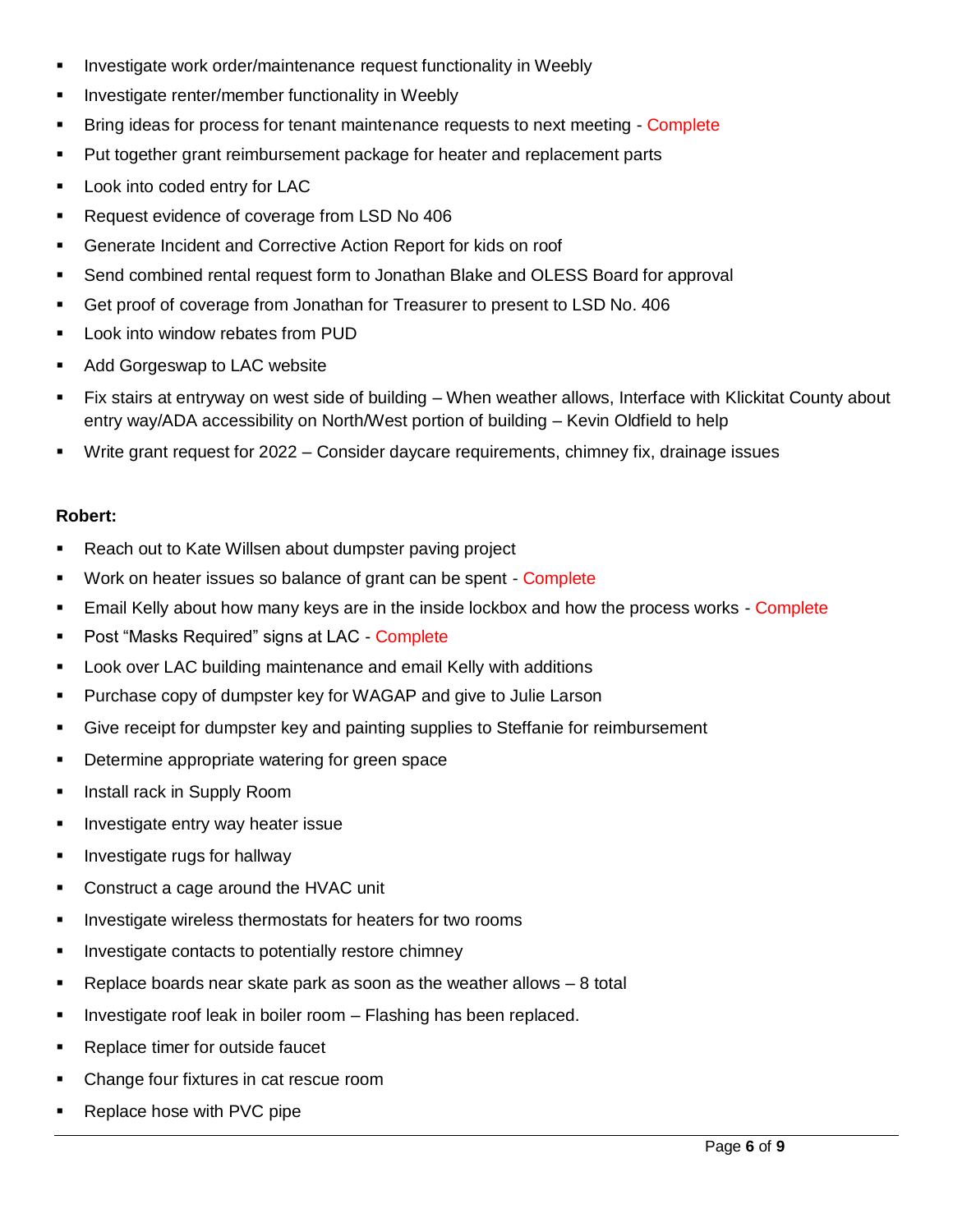- **Replace electrical box by the BBQ with outlet with USB port**
- Investigate repair of door bar closest to skate park

# **Rocky:**

- Bring ideas for process for tenant maintenance requests to next meeting Complete
- Explore ways to manage grass so the green space stays green during the summer
- Meet with Don and Steffanie for backup training on Treasurer duties No longer necessary Complete
- Plan baseboard painting project
- **Research options for counter top in pavilion**
- Check out Mt Adams Chamber and Dallesport News Letter for advertising space for room rentals
- Look into covers for hallway ceiling lights

# **Stefanie Boen:**

- **Bring ideas for process for tenant maintenance requests to next meeting Complete**
- **Update website with meeting sign in records**
- **Locate old reader board quote No longer necessary Complete**
- Go over first draft of Fiscal Sponsorship agreement between CEKC and OLESS Moved to Fiscal Sponsorship agreement project tracking document - Complete
- **Make Thank You's from the Lyle Activity Center**
- **Send Thank You to Janette Petty**
- Work with Don and Kelly to generate audit work instruction and documentation process for internal auditing of OLESS/CEKC checking account
- **Manage documentation of audit findings**
- Begin tracking donation forms Kelly will send you the form. No need to retroactively track.
- Begin tracking volunteer hours Kelly will send you form. No need to retroactively track.
- **Instagram Follow up on Brielle's email (Forwarded from Marcia B)**

# **Vern Harpole:**

Manage flags appropriately/legally - Ongoing

# **PARKING LOT**

- **Formal application process**
- Address labels to correct PO Box on donation cards and envelopes
- Generate more formal lease agreement other than MOU that is currently in use
- Relocate BBQ Moved to OLESS Insurance Project Tracking document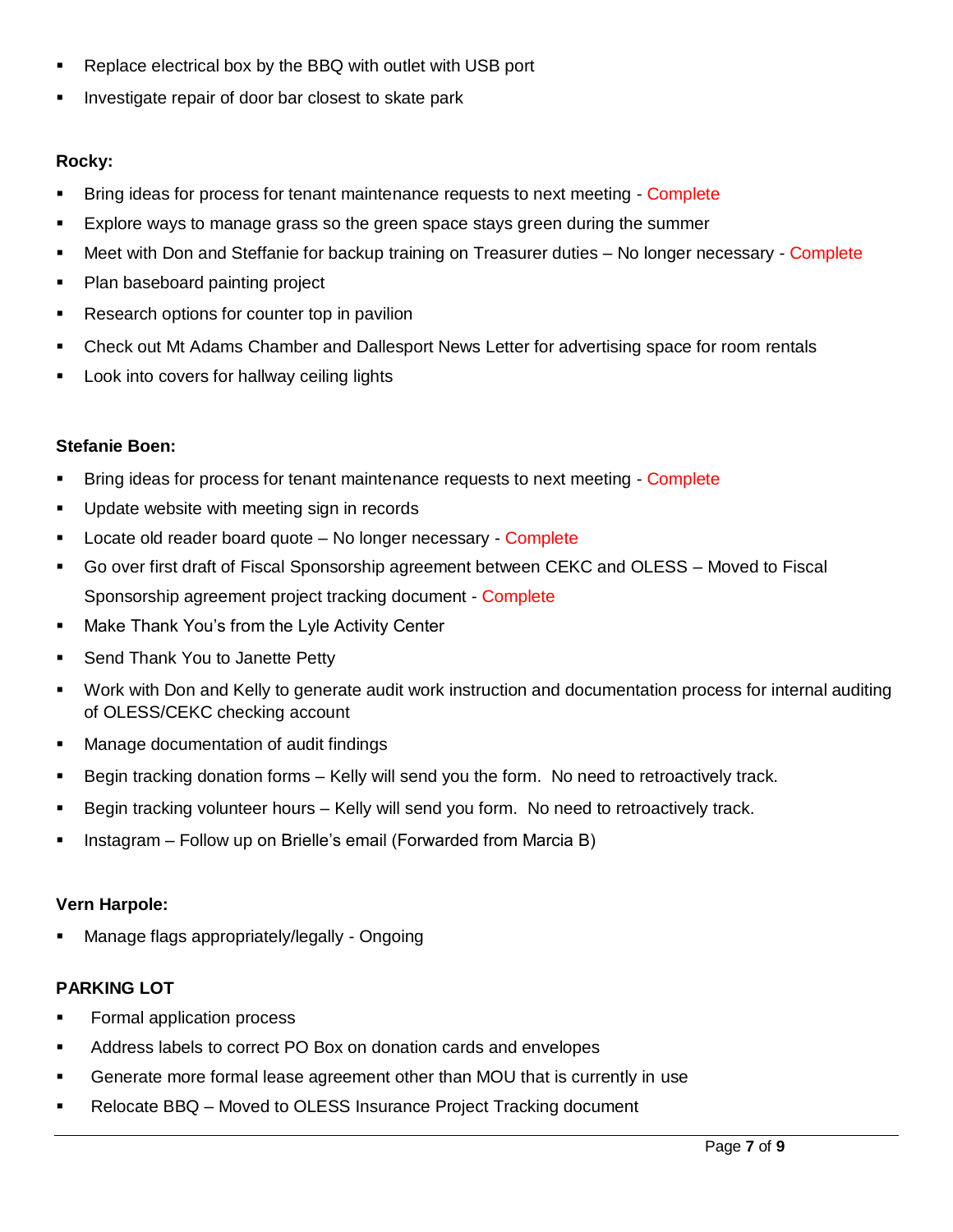- Determine how many alarm codes exist in the alarm system
- Cycle Oregon Research possibility of becoming a stop for Cycle Oregon as a Fundraiser
- **Car Club Ride Fundraiser**
- **Resolve issue of perpetual loss of the key in key box outside**
- Replace West facing doors on North end of building
- Seal the tops of the bricks around the pavilion and maybe make it a counter top
- **Generate Routine Maintenance Schedule for the building**
- Outdoor exercise park Skyline Foundation interested in hearing about a project at the LAC for potential donation
- Thatch green space
- Create LAC Activity Manager email address so impact of personnel changes are minimized
- **EXECT** Create process for renting tables and chairs to green space users
- **Work Instruction for draining pipes in the winter**
- Sound system
- Humanities of Washington Affiliate of National Endowment for the Humanities, Do we want them to give presentations at LAC?
- Cleaning work parties
- Should tree lighting ceremony be an annual event
- Open house for completion of restoration grant Maybe Gina Mosbruckers performs ribbon cutting ceremony
- Look over statement of work for Housekeeping and consider adding kitchen and popcorn maker
- Area above boiler room needs fascia to keep the birds and bats out
- **Projector for rental**
- **Mixing valve in janitors closet needs to be replaced**
- **Fire inspections requirements?**
- Greenspace How to reduce water bill
	- o Low flow sprinkler heads
	- o Community contribution
	- o Sharing expenses with LHS
- Reader board
- **Sell fence space on Hwy 14 for advertising**
- Relocation of HVAC
- Where do we go from here?
	- o Planning session for reimagining LAC
	- o Reach out to community
- Gorge Grown [kiara@gorgegrown.com](mailto:kiara@gorgegrown.com) (503) 490-6553
- OLESS business plan